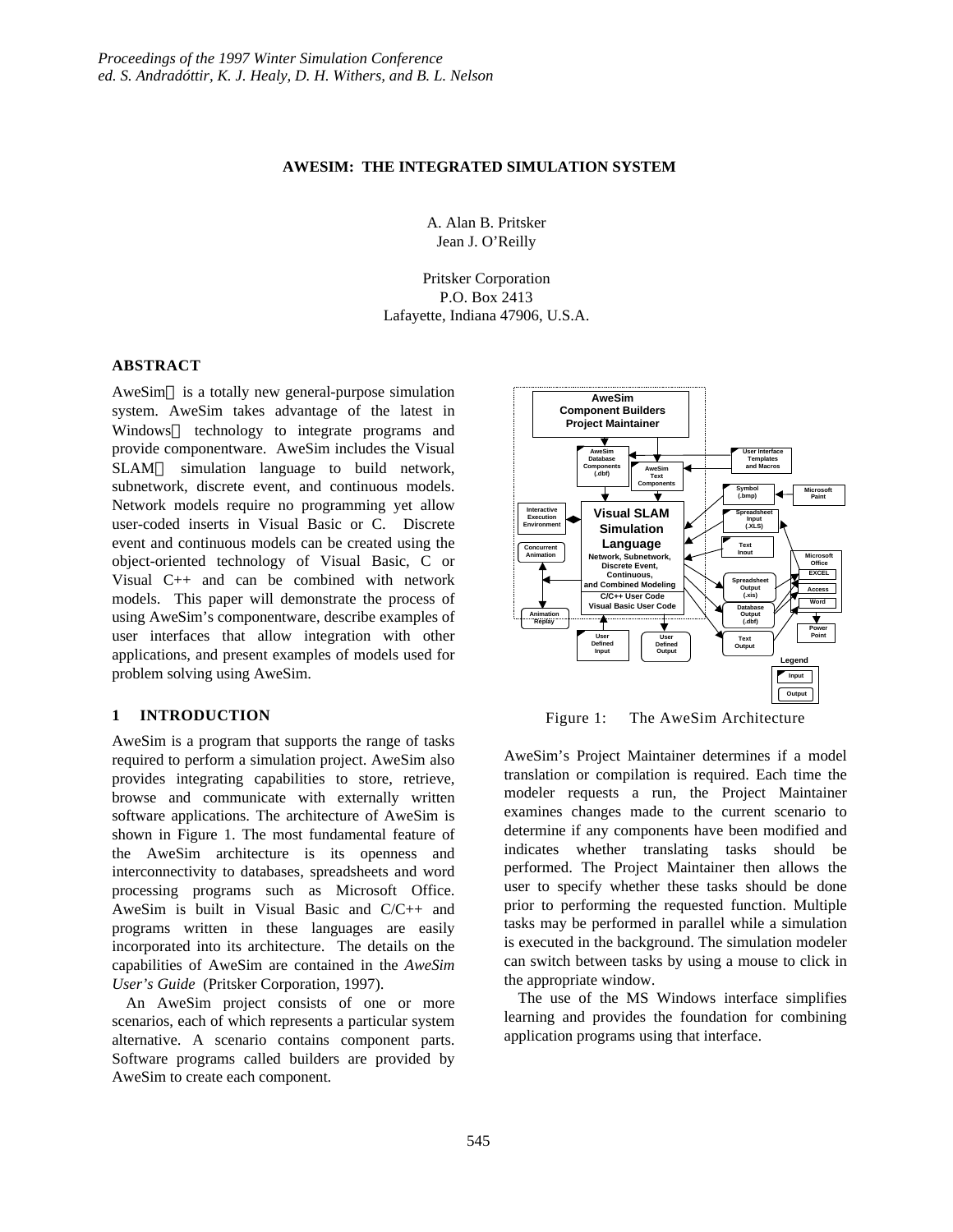#### **2 MODEL OUTPUT**

AweSim provides the ability to compare output from various scenarios both graphically and textually. A report "browser" allows alternative textual outputs to be compared side by side. Graphically, output maybe viewed within AweSim in the form of bar charts, histograms, pie charts, and plots. Bar charts can be used to display the value of a statistic across scenarios. It is possible to view multiple windows of graphical output at the same time, as shown in Figure 2. Graphical and textual information from the AweSim database can be exported to other Windows packages such as EXCEL or Word for additional analysis and for documentation.



Figure 2: Multiple Report Windows

# **3 ANIMATION**

With the AweSim animator, one may develop and display multiple animations for a single scenario (Figure 3).



Figure 3: Animation with Multiple Windows

For example, the modeler can create one animation of a system at an aggregate level and another at a department level, side by side in separate windows. The two views may then be displayed by associating the animations with the current scenario and running the simulation. Animation constructs, called actions, correspond to elements in an AweSim network model. For example, the ACTIVITY action shows movement of a symbol. It requires that the modeler define a symbol, a graphical path location where movement of the symbol will be shown, and the number of an activity in the AweSim model to which to tie the movement. Other actions are provided to display resource status, items in a queue, variable values, and other system status conditions. The symbols manipulated by the animator are of two types: graphical items one wants to display or move, and the background on which they will appear. These symbols are stored in standard Windows bitmap format, allowing them to be exchanged between programs using the Windows clipboard.

#### **4 INTERACTIVE EXECUTION**

The AweSim Interactive Execution Environment (IEE) provides an interface with an executing simulation. The modeler may examine, modify, save, or load the current system status using the IEE. The IEE supports the debugging of a model under construction and verification of a completed model. The analyst may use the IEE to develop and analyze alternative control strategies for a system or to demonstrate the operation of the model to non-modelers. The IEE control panel (Figure 4) lets you advance through the model step-bystep or by setting breakpoints. At any point you may examine variable values, statistics, or queue entries or save the system status in order to reload and experiment with alternative scenarios.

| AweSim! - Interactive Execution Environment                                                                |                                      |  |  |  |                               |  |
|------------------------------------------------------------------------------------------------------------|--------------------------------------|--|--|--|-------------------------------|--|
| <b>Simulate</b>                                                                                            | Breakpoint Values Watch Options Help |  |  |  |                               |  |
| Watch Expression Values                                                                                    |                                      |  |  |  |                               |  |
| nnq[1]                                                                                                     | $= 4$                                |  |  |  |                               |  |
| nnq[2]                                                                                                     | $=1$                                 |  |  |  |                               |  |
|                                                                                                            |                                      |  |  |  |                               |  |
| Simulation Output                                                                                          |                                      |  |  |  |                               |  |
| Step<br>10.034436 COLCT (NEX51.NET:7) Arrival of entity 20<br>release ACTIVITY (NEX51.NET:8) dur. 0.000000 |                                      |  |  |  |                               |  |
|                                                                                                            |                                      |  |  |  |                               |  |
|                                                                                                            | Simulation Status                    |  |  |  |                               |  |
|                                                                                                            | Start Time: 0.000000                 |  |  |  | End Time: 300,00000 # runs: 1 |  |
|                                                                                                            | Current Time: 10.034436              |  |  |  | Current run:                  |  |
|                                                                                                            | Next Entity: 20 Next Event: activity |  |  |  |                               |  |
|                                                                                                            | <b>EXPEDITED FOR Paused</b>          |  |  |  |                               |  |

Figure 4: Interactive Execution Environment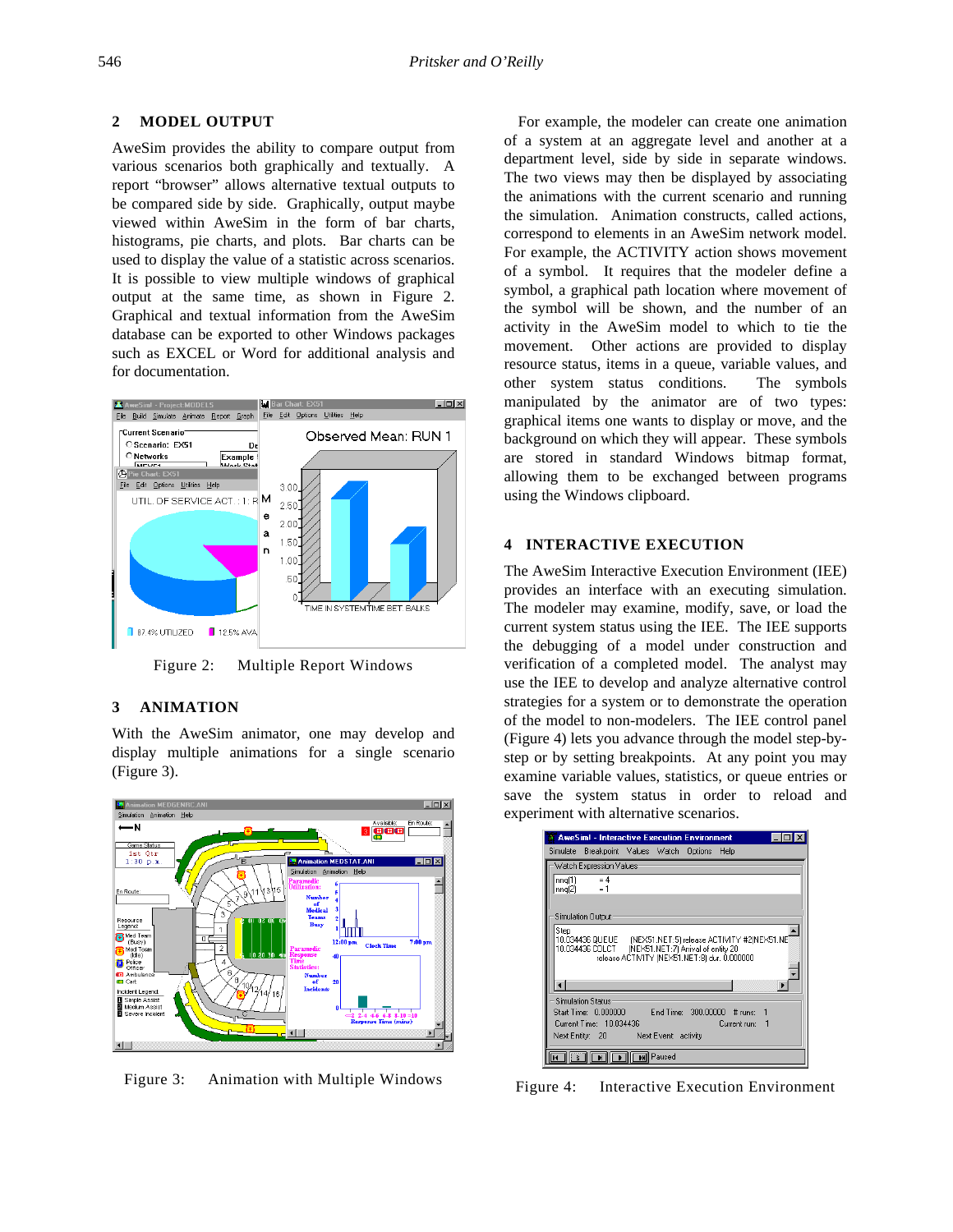# **5 MODELING AGENTS AT AN AIRPORT COUNTER**

At an airport counter, there are two lines for passengers waiting to check in or to purchase tickets. One of the two lines is for first class passengers and passengers who receive priority treatment due to the number of miles they fly with the airline. The second line is for coach passengers. The airline maintains 6 agents to process passengers during a peak period. Two agents process priority passengers but will serve coach passengers if no priority passengers are waiting. Two of the agents select their passengers from either of the two lines with a preference for passengers waiting in the priority line if both dedicated agents are busy. If no one is waiting in the priority line, then these agents select the next passenger waiting from the coach line. The last 2 agents are dedicated to coach passengers. If more than 1 of the coach agents are idle, the agents have an informal rule that the agent that has been idle the longest serves the next incoming passenger. Passengers in the priority line are served by the closest available agent that serves priority passengers.

Priority passengers arrive during the peak period according to an exponential distribution with a mean time between arrivals of 5 minutes. Coach passengers also arrive with an exponential distribution but with a mean time between arrivals of 2 minutes. For priority passengers, the service time is uniformly distributed between 2 and 20 minutes as they require different types of service. Coach passengers have a processing time that is triangularly distributed with a modal value of 6 minutes, a low value of 3 minutes and a high value of 12 minutes. It is desired to estimate the amount of time each type of passenger waits in the system and to assess the utilization of the 6 agents, both individually and as part of the first class and coach groups. A schematic of the system is shown in Figure 5.



Figure 5: Schematic Diagram of Airport Counter.

The Visual SLAM network model consists of two disjoint network segments involving the arrival of passengers, the waiting for an agent, the processing by the agent, the freeing of the agent and the collection of time-in-the-system statistics. These functions are modeled by a CREATE node, AWAIT node, ACTIVITY, a FREE node, a COLCT node and a TERMINATE node. Consider first the resource definitions and the resource GROUP definitions which graphically are shown in blocks (Figure 6).



Figure 6: Resource and Group Blocks

A RESOURCE block defines each resource individually by number and name and resource capacity. Then the file numbers where entities wait for the resources are listed in a preferred order for allocation. The GROUP block defines a group number and name, the order in which individual resources are allocated from the group and the rule by which they are allocated. For example, for the GROUP FCAGNTS, agent F6 is allocated before agent F5 if both are idle. At an AWAIT node, multiple GROUPS can be listed so that combinations of sets of resources can be allocated to entities.

In Figure 7, the flow of entities is shown. The arrival time is assigned at the CREATE nodes and placed in ATRIB[0] for each arriving passenger entity. The entity is then routed to an AWAIT node where it waits, if necessary, in File 1 for priority service or File 2 for coach service. For priority service, a selection is made of one of the resources in GROUP FCAGNTS and the coach agents C4 and C3. The coach passenger entities wait in File 2 for one of the resources in GROUP COACHAGNTS or for an idle FCAGNTS. The agent or resource number allocated to a passenger is stored in LTRIB[0] as indicated at the AWAIT nodes. Activities 1 and 2 model the agent processing time. For priority passengers the processing time is uniformly distributed between 2 and 20. For coach passengers the processing time is triangularly distributed with parameters 3, 6 and 12.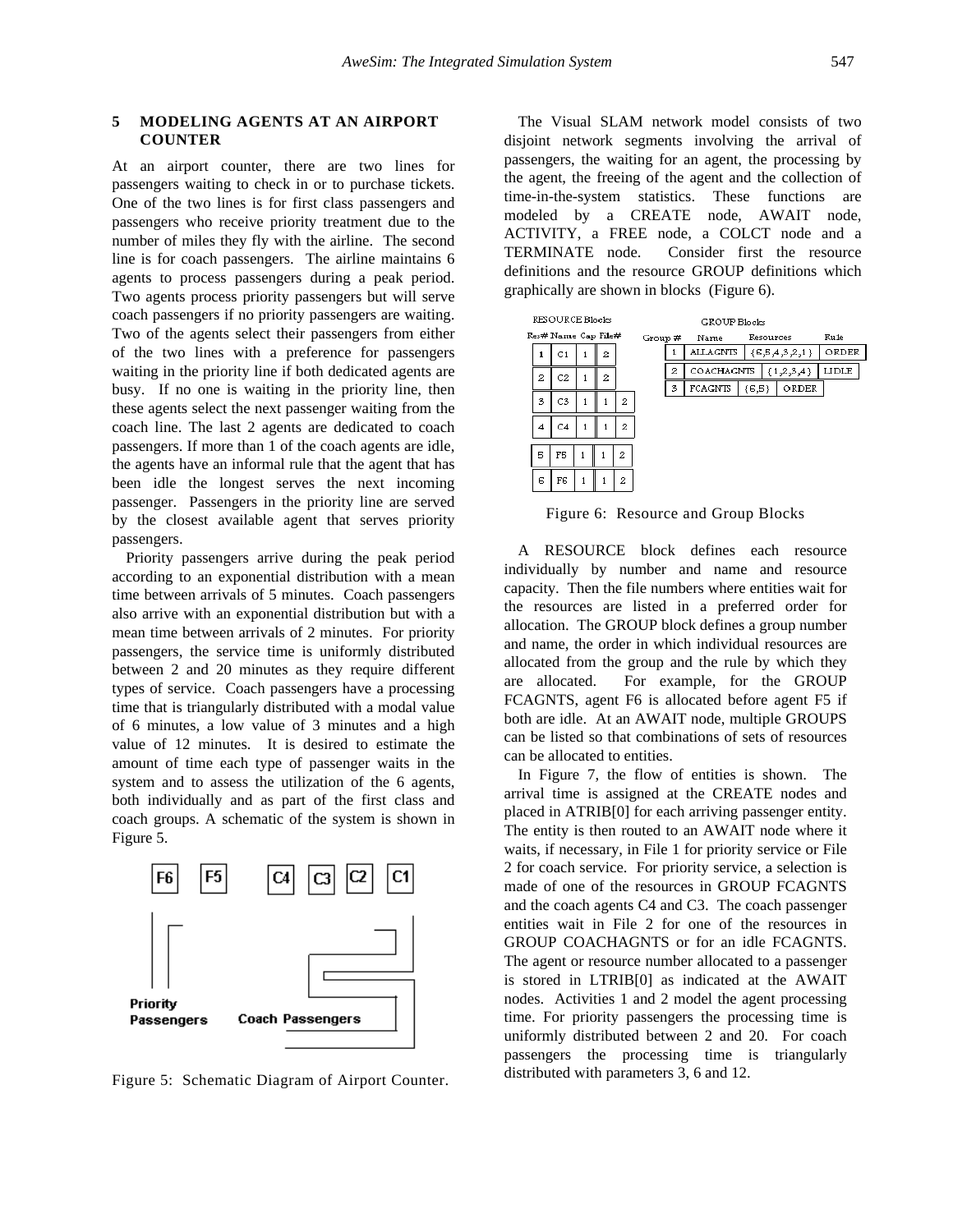

Figure 7: Network Model for Airport Agent Model.

After being processed, the passenger entity arrives at a FREE node where the resource allocated at the AWAIT node is freed. Next, the time in the system, TNOW-ATRIB[0], is collected at COLCT nodes which are numbered as 1 and 2. The entities are then terminated as they have received service from an agent.

## **6 MODELS WITH A SUBNETWORK**

The Visual SLAM subnetwork (VSN) shown in Figure 8 is used to demonstrate the basic capabilities and concepts related to subnetworks. The VSN block provides a name, COMPRES, a computer resource for the subnetwork. COMPRES is used to make a computer resource available at different locations in a calling network or subnetwork. The parameters of COMPRES are COMPCAP, a computer resource capacity, and PROCTIME, a processing time for the computer activity.



## Figure 8: Subnetwork for Computer Processing

The RESOURCE block in the VSN specifies the label for resource 1 as COMP which has a capacity as defined by Parameter 1, that is, COMPCAP. The value of COMPCAP on the RESOURCE block for the instance CPU is set on the first call to VSN COMPRES through the process of instantiation. The first node of the VSN is an ENTERVSN node which is the start of the path of the entity in the subnetwork. Next the entity waits at an AWAIT node in file 1 for one unit of the resource COMP. When the entity is allocated the resource, it proceeds to activity 1 where Parameter 2, PROCTIME, provides a value for the processing time. Following the processing time activity, resource COMP is freed at a FREE node and the entity is returned from the VSN by the RETURNVSN node.

The VSN is called from the main network or a subnetwork when an entity arrives to a CALLVSN node. An example of a calling network with two calls to the VSN COMPRES from nodes CALL1 and CALL2 is shown in Figure 9.



Figure 9: The Main Network.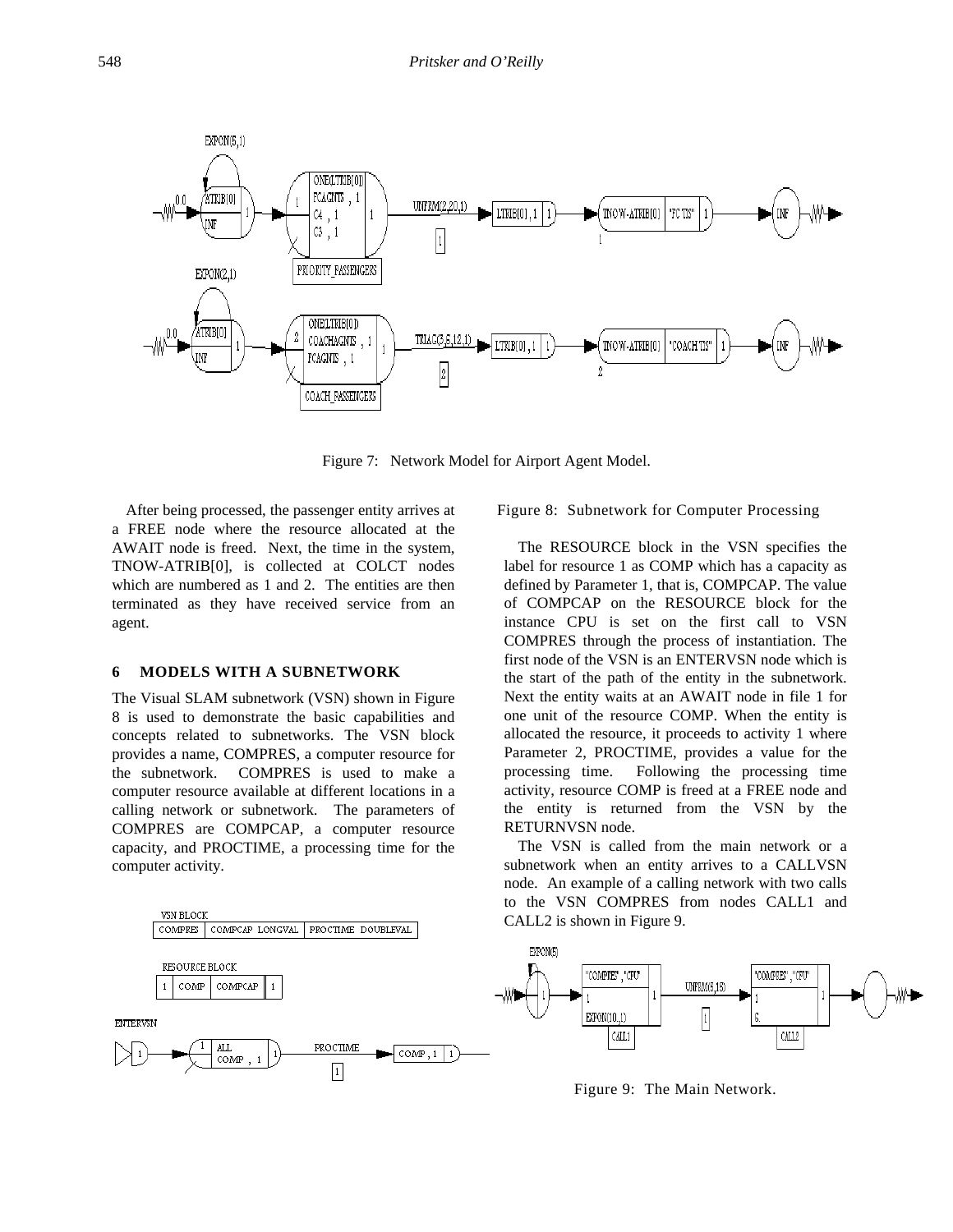At both CALLVSN nodes, the resource is identified as CPU which provides an instance of the VSN whose name is COMPRES. At node CALL1, the processing time is specified as EXPON(10.,1) and at node CALL2 the processing time is specified as 6. In this illustration, the entities arriving to the CALLVSN nodes both wait in file 1 for resource COMP with instance CPU in accordance with the priority rule for file 1. The processing time is taken as parameter 2 of the VSN. The resource capacity, COMPCAP, is taken from parameter 1. Since no special exit numbers are prescribed, the entity is returned to the CALLVSN node from which it came and normal branching from the CALLVSN node occurs.

A second calling network that uses the VSN COMPRES is shown in Figure 9 involving two resources, CPU1 and CPU2. The CALLVSN nodes CALL3 and CALL4 specify the instance of the subnetwork as CPU1 and CPU2, respectively. Each different instance of the subnetwork is a separate object with its own capacities, files, etc.



Figure 10: A Second Main Network.

In Figure 10, parameter 1 at both CALLVSN nodes indicates a capacity of 1. Parameter 2 specifies the processing times. Entities wait in file 1 but in a different instance of file 1. Statistics for file 1 would be collected separately for entities waiting for CPU1 from those waiting for CPU2.

If CPU2 has a capacity of 2 then parameter 1 at node CALL4 would be changed to a 2. Since there are two instances of the VSN COMPRES, the resource capacity COMPCAP is set on the first call of VSN COMPRES for each instance.

# **7 LIVER TRANSPLANTATION POLICY EVALUATION**

Organs for transplantation are a scarce life-saving resource. The number of cadaveric donors has not kept pace with increasing demand. The United Network for Organ Sharing (UNOS) operates a nationwide system to procure and allocate human organs to potential recipients. Pritsker Corporation in conjunction with UNOS developed the UNOS Liver Allocation Model, ULAM, for assessing proposed policies for allocating livers (Pritsker et al., 1995, 1996). The material presented here referred to as ULAMjr is based on ULAM with major changes made to reduce the size and scope of the model.

ULAMjr illustrates the use of the AweSim integration capabilities to: provide input data for a model; store model outputs for presentation using Excel; and build animations illustrating the allocation of organs to waiting patients. Outputs are stored in an AweSim database to facilitate the computation and display of performance measures. A MATCH node is used to determine the patient to which an arriving liver is to be allocated. A ranking of entities in a queue based on primary and secondary priority variables is demonstrated with the first priority being status and the secondary ranking based on waiting time.

The ULAMjr model is shown in Figure 11. Only the novel features will be described in this paper (see Reference 1 for more details).

The arrival time of the liver entity is established as ATRIB[0] and the time between arrivals of liver organs is specified at the CREATE node. READ node READ0 is used to read a file which contains attributes for liver entities. The liver entity is then routed to QUEUE node Q2 where it is matched with a waiting patient. The coordinates of the donor hospital are read in as ATRIB[4] and ATRIB[5] and these are used to collect statistics on the donated liver travel distance and in an animation that shows the transfer of livers to patients throughout the United States.

The arrival of patients is separated into arrivals by status type. Prior to running the Visual SLAM program, files were constructed with the attributes necessary to describe the type of patient arriving for a given status. The random sampling from these files to represent a set of characteristics for patient entities is referred to as "bootstrapping."

The patient entity is sent to an ASSIGN node where the patient's current status is set. The value of the next status for the patient, and the time at which the status change will occur, are set in a user function.

For each status code, patient entities are routed to QUEUE node Q1 where they are inserted into the file 1 waiting list in accordance with the file's priority ranking rule. A MATCH node MAT is used to match an arriving liver entity with a waiting patient with the same blood type who has the highest value of the ranking expression. The matched entities are routed from the MATCH node to an ACCUMULATE node where the attributes of the two entities are combined. The transplanted patient entity is then routed to COLCT node DISP where the distance between the donor hospital and the patient transplant center is collected and the patient entity is routed according to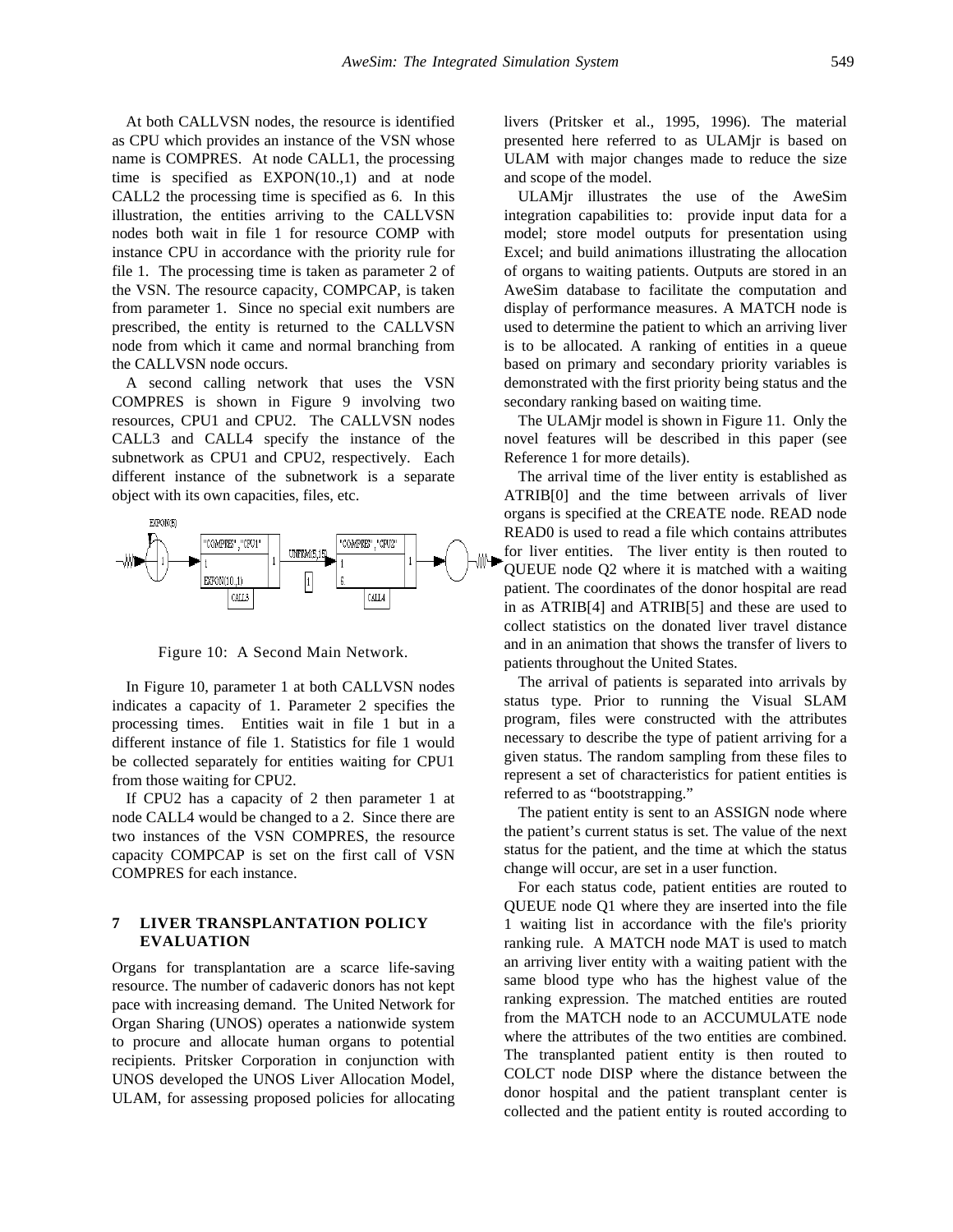the status code at which the patient was transplanted. Three COLCT nodes are used to obtain the waiting time until transplant by status type. Following each COLCT node is an activity which has a condition that represents the 2-year survivability of the transplanted patient.

A disjoint network is used to model the status

change process. To accomplish this reviewing of patients, a CREATE node creates one entity at 4 a.m. of the first simulated day and routes it to FINDAR node SEARCH. The FINDAR node initiates a search through file 1 and a testing of the value of LTRIB[2] to determine whether it is less than or equal to TNOW.



Figure 11: Visual SLAM Network Model for Transplantation Analysis.

If the value is less than or equal to TNOW, the patient entity that is making a status change is removed from file 1 and routed to GOON node CHST where it is further routed to ASSIGN nodes, STAT2 or STAT3, based on its changed status code, LTRIB[2]. At nodes STAT2 and STAT3, the current status of the patient is reset and the next transition state and time are established. If the patient is making a transition to Status 4, the death state, then statistics are collected on the number and waiting time of a pre-transplant death categorized by status at death. The pre-transplant death waiting times are collected at a single COLCT node by making the COLCT node number an expression, 7+LTRIB[0], and concatenating a string with LTRIB[0] as the output identifier. This entity is then terminated from the simulation.

Function INTLC is used to provide an initial list of 200 patients in file 1. Fifteen hundred hours was